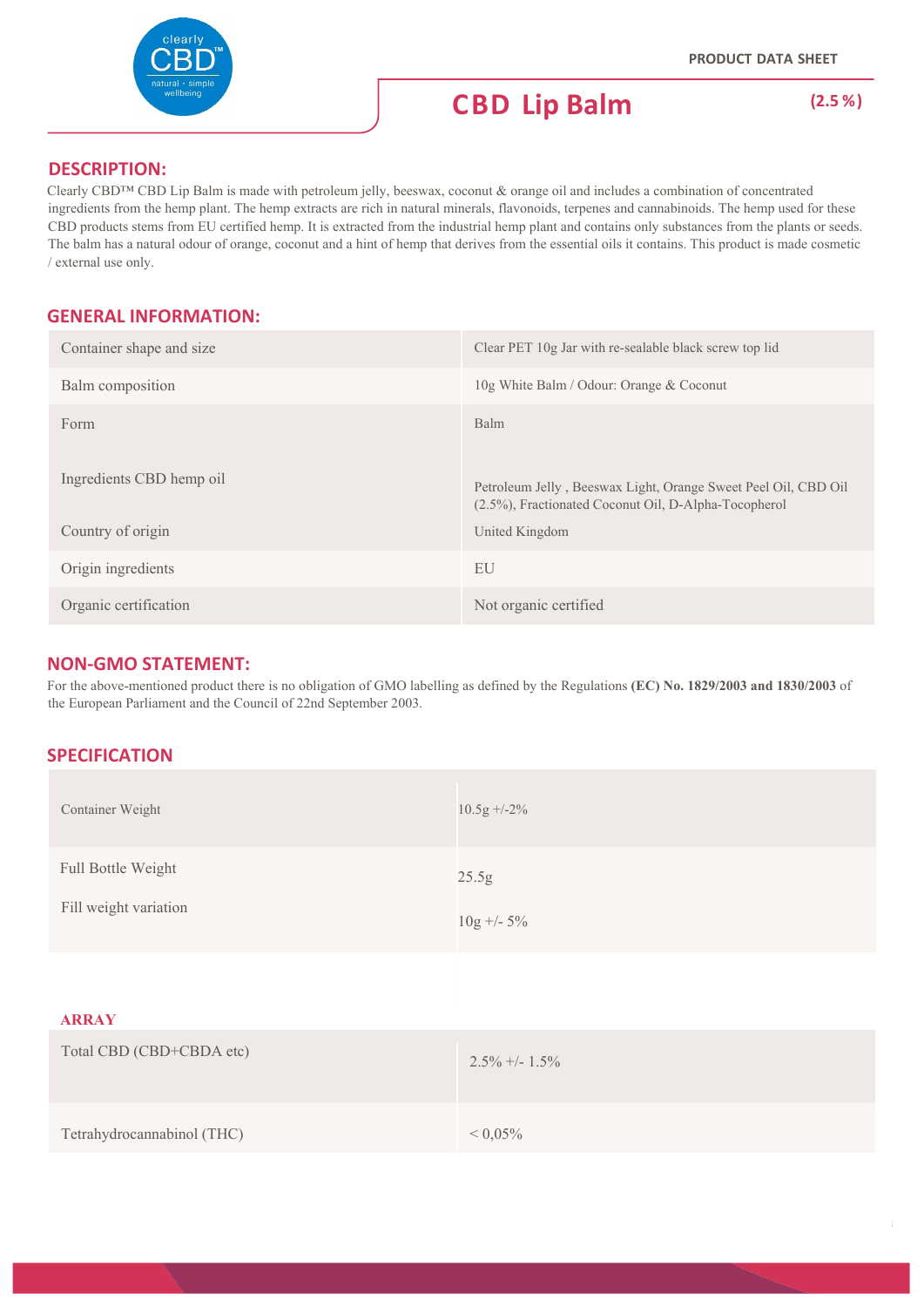

### **HEAVY METALS**

| Lead                               | $<$ 3.0 ppm                       |
|------------------------------------|-----------------------------------|
| Cadmium                            | $< 1.0$ ppm                       |
| Mercury                            | $< 0.1$ ppm                       |
| Arsenic                            | $< 1.0$ ppm                       |
|                                    |                                   |
| <b>TOXINS</b>                      |                                   |
| Aflatoxin B1                       | $< 2.0$ ppb                       |
| Sum of Aflatoxins (B1, B2, G1, G2) | $< 4.0$ ppb                       |
| POLYAROMATIC HYDROCARBON           |                                   |
| Benzo(a)pyrene                     | $< 10.0$ ppb                      |
| Sum of PAH4                        | $< 50.0$ ppb                      |
| POLYAROMATIC HYDROCARBON           |                                   |
| Benzo(a)pyrene                     | $< 10.0$ ppb                      |
| Sum of PAH4                        | $< 50.0$ ppb                      |
|                                    |                                   |
| <b>ENDOCRINAL PERTURBATORS</b>     |                                   |
| Dioxins and PCB's                  | Conform Regulation (EU) 1881/2006 |
|                                    |                                   |
| <b>PHYTOSANITARY</b>               |                                   |
| Pesticides                         | Conform Regulation (EU) 1881/2006 |
|                                    |                                   |
| <b>MICROBIOLOGY</b>                |                                   |
| <b>Total Plate Count</b>           | $<10.000$ cfu / g                 |
| Yeast and Moulds                   | $<1000$ cfu / g                   |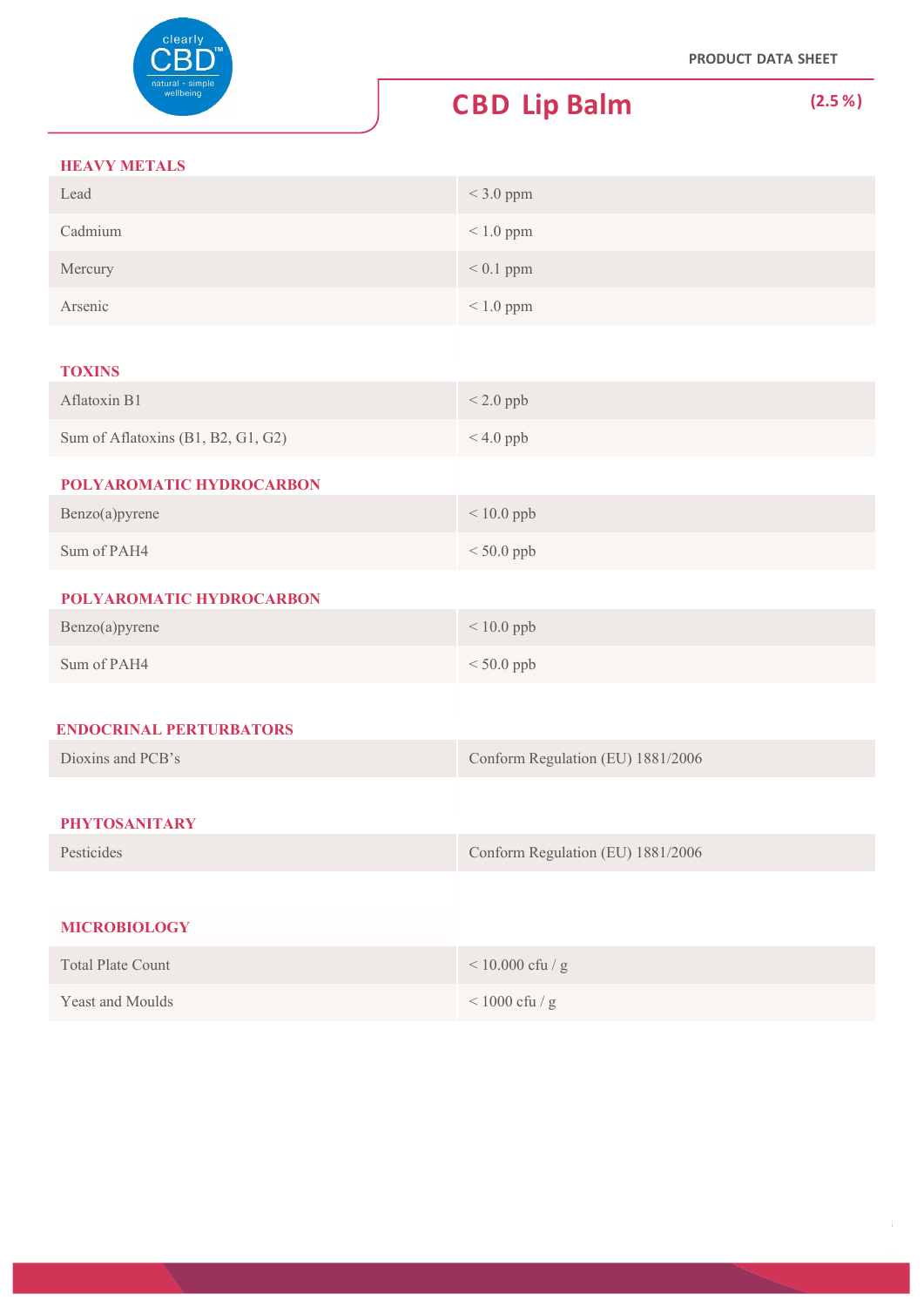

#### **ALLERGENS:**

Information concerning Annex II of Regulation (EU) **No 1169/2011** of the European Parliament and of the Council of 25th October 2011 and its amendment (EU) **No 78/2014** on substances or products causing allergies or intolerances:

| Contains allergens which have to be labelled according to the above-mentioned regulations as ingredients:                                           | No             |
|-----------------------------------------------------------------------------------------------------------------------------------------------------|----------------|
| Cereals containing gluten, namely: wheat (such as spelt and Khorasan wheat), rye, barley, oats or their hybridised strains,<br>and products thereof | N <sub>o</sub> |
| (Comment: Contains mannitol derived from wheat and/or maize; contains dextrose derived from wheat.)*                                                | N <sub>o</sub> |
| Crustaceans and products thereof                                                                                                                    | N <sub>o</sub> |
| Eggs and products thereof                                                                                                                           | No             |
| Fish and products thereof                                                                                                                           | N <sub>o</sub> |
| Peanuts and products thereof                                                                                                                        | N <sub>o</sub> |
| Soybeans and products thereof                                                                                                                       | N <sub>o</sub> |
| Milk and products thereof (including lactose)                                                                                                       | No             |
| Nuts (i.e. almond, hazelnut, walnut, cashew, pecan nut, Brazil nut, pistachio nut, macadamia nut and<br>Queensland nut) and products thereof        | N <sub>o</sub> |
| Celery and products thereof                                                                                                                         | No             |
| Mustard and products thereof                                                                                                                        | N <sub>o</sub> |
| Sesame seeds and products thereof                                                                                                                   | No             |
| Sulphur dioxide and sulphites at concentrations of more than 10 mg/kg or 10 mg/litre in terms of total SO2                                          | N <sub>o</sub> |
| Lupin and products thereof                                                                                                                          | N <sub>o</sub> |
| Mollusc and products thereof                                                                                                                        | N <sub>o</sub> |

\* exempt from allergen labelling according to Annex II of Regulation (EU) No 1169/2011

#### **APPLICATIONS AND USE:**

As far as the knowledge goes for the Clearly CBD™ CBD Lip Balm fulfil all EU cosmetic requirements. In regards to CBD, within the EU, there could be regional regulation and legislations in place, with specific requirements for cosmetics based on hemp *(Cannabis sativa* L.*).* Clearly CBD™ assumes no liability, it is the own responsibility of every customer to check possible additional requirements and the legal status of bringing this product on the market within a certain country or region.